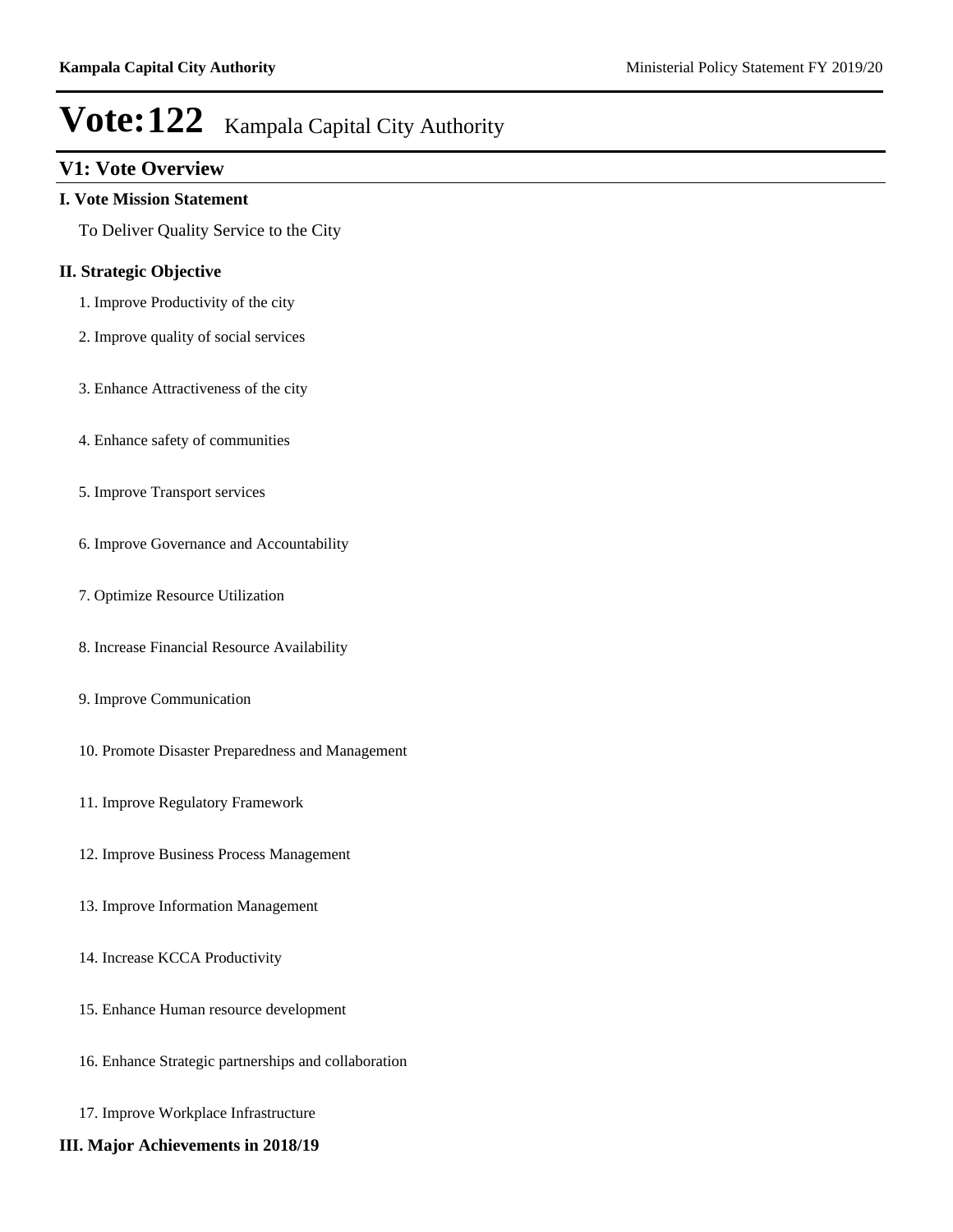National Agricultural Advisory Services (NAADS)

Under the Farmer's support and input supply, KCCA undertakes Community sensitization, selection of beneficiaries, procurement and distribution of agricultural inputs. The following were achieved in the first half of FY 2018/19:

Organized 49 farmers¶sensitization and farmer selection meetings in Nakawa, Kawempe, Makindye and Central Divisions. The engagements attracted a total of 4,723 farmers of which 3,128 comprising of 1,155 were male and 1973 females, were selected for individual verification;

Of the selected farmers, 2,497 farmers (1,494 female and 1003 male) were approved to receive agricultural inputs under the NAADS program.

Distributed 105,850 day old broiler chicks, 2,700 day old layer chicks, 3,786 bags of feeds,50 bags of sow and weaner, 8 micro Gardens and 2000 mushroom gardens to 564 farmers in Kawempe Division

818 NAADS farmers (424 female and 394 Male) were monitored during the reporting period. 60% of the monitored farmers had restocked at least once which is a good indicator of the good performance indicator for relevance and impact of the program to urban farmers in Kampala;

#### Kyanja Agricultural Resource Centre

In an effort to further promote urban commercial farming in Kampala, KCCA established the Kyanja Agricultural Resource Center to showcase and demonstrate innovations in urban farming with the aim of engaging communities to intensify and expand their participation in urban agriculture as a source of income and food security. Crops and livestock demonstration units have been established at the resource center to demonstrate innovations in urban Agriculture.

The following activities were carried out in the reporting period:

Conducted 24 open days training at Kyanja attended by 6,976 people from Kampala, Mukono, Wakiso, Mpigi, Isingiro, Masindi Mubende, Hoima Masaka Luwero, Kiboga, Jinja and South Africa.

1,352 individuals were mobilized and sensitized on opportunities and benefits of urban farming particularly in Mushroom and vegetable production, poultry keeping and aquaculture

Established 59 new micro gardens and 10 hanging gardens and operationalized demonstration small size domestic vermiculture units with a capacity to generate 20 liters of liquid fertilizer..

9 Fish tanks of different sizes using different fish farming methods were set up at Kyanja and stocked with 10,400 fish of diffrenet species .

1,227 farmers were engaged in vegetable and mushroom growing, value addition to monitor performance and ensure farming practices are meeting quality standards.

290 bags of poultry feeds, 155 bags of pig feeds and 38 bags of fish feeds were procured to feed the livestock at Kyanja.

15,500-day-old Kuroiler and Rainbow chicks were procured and brooded at Kyanja and distributed to farmers in Kampala

Agriculture and Agribusiness

4445 (F 2869, M 1576) individuals were mobilized and sensitized on opportunities and benefits of urban farming.

1146 (M 99 F1047) individuals were trained in Agribusiness enterprise development.

2154 (F1334 M820) farmers involved in vegetable, mushroom growing, value addition and poultry keeping who approached KCCA for technical advice were provided with technical support on enterprise management and marketing.

Mobilized and sensitized 1250(F1230 M20) individuals on the planned roll out of mushroom production as an income generating activity for households.

 $\cdot$ 1730 (M= 742 F=988) Agribusiness enterprises were visited to monitor performance and ensure farming practices are meeting quality standards.

Conducted a value chain analysis and mapping for mushroom and high value vegetables

Agriculture Extension

Registered a total of 2583 farming households in a database.

Study visits to 2 model farms were conducted for 40 farmers from Kawempe (16) and Makindye (24) divisions.

Trained 3 Fisheries officers, 3 Fisheries technical casuals and 2 fisheries section heads from Busega and Kalinabiri market were trained on how to implement fisheries regulations

Trained 18 extension staff on municipal waste composting using vermiculture

Conducted 3 multi sectorial meetings which were attended by 30 participants

Procured 5 motorcycles to improve mobility of extension workers as they provide extension services.

Fisheries and Aquaculture

Activities under this sector the components were carried out namely;

Fisheries Management Supervision of Fish Handling Processing/value addition and marketing,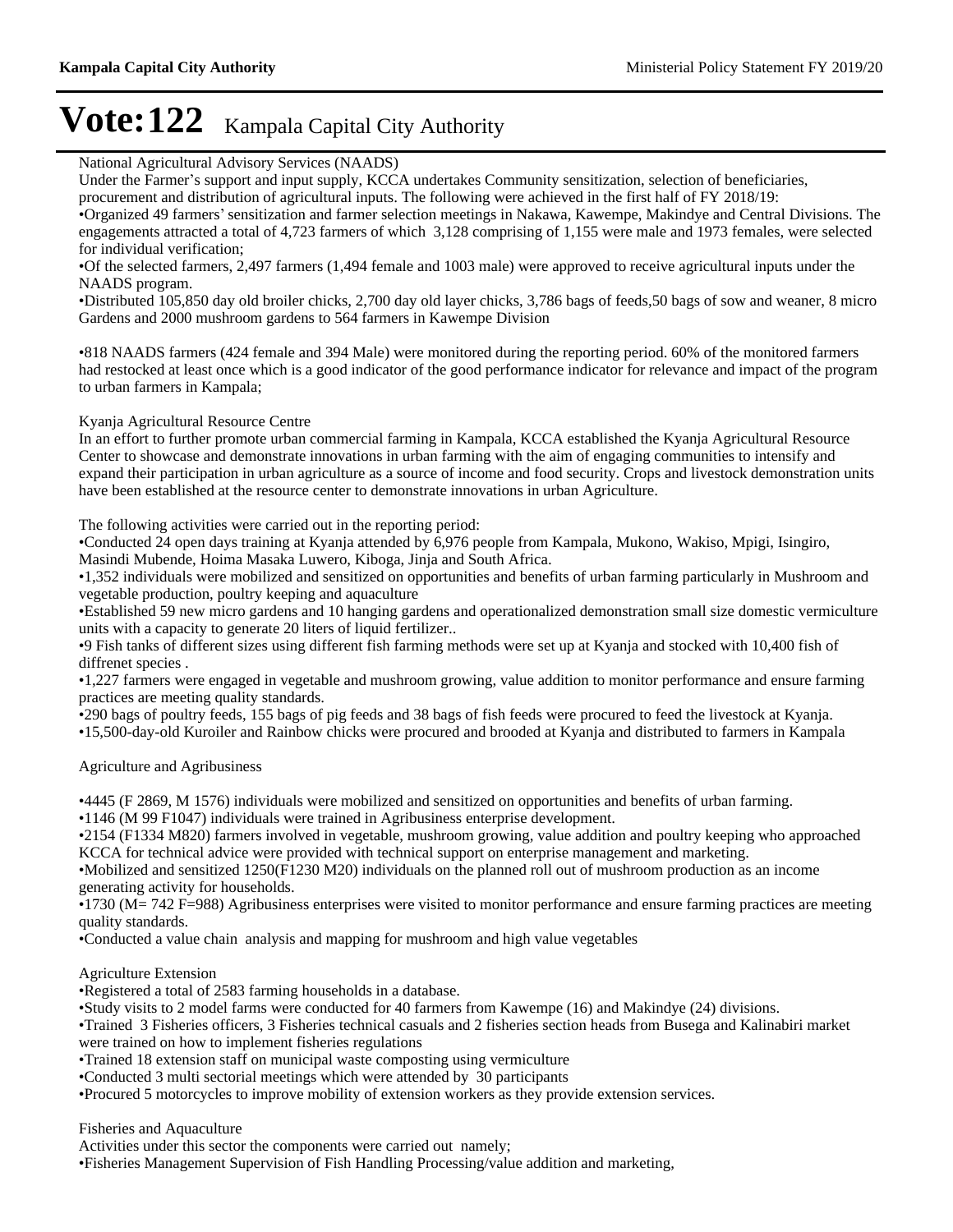Supervision and promotion of urban Aquaculture

During the period the following were achieved;

Carried out routine sensitization, supervision and technical guidance to staff at the 3 landing sites of Gaba, Munyonyo and Portbell

Carried out 132 quality assurance inspections in all the 22 markets handling fish in the city,

Provided technical support to the UPDF during the lake surveillance operations specifically on the recommended fishing boats & fishing nets.

Market Redevelopment

Busega Market

The market is being developed under the Markets and Trade Improvements Program (MATIP). Whereas the construction works were expected to take a period of 18 months and expected to be opened in October 2016 providing 2,000 new work spaces, this has not been possible due to the fact that available funds have only been adequate to cover the super structure only. In the period July – December 2018, 3 site and consultative meetings were held with vendors on design of built up stalls at the market.

#### Kasubi Market

KCCA secured land for the establishment of a market at Kasubi and most especially aimed at relocating the vendors operating along the Nakulabye -Kasubi -Namugoona road. Site works at the market were initiated after completion of Clearing and grading of the land. Procurement of contractor for construction of workspaces and sanitary facilities is ongoing

#### **IV. Medium Term Plans**

• Encourage formation of co-operatives to increase farmers' bargaining power.

- Mobilize more funds to increase on the number of farmers served.
- Sensitize politicians to support Government programs.
- Encourage farmers to get inputs from authentic sources.

Fish inspection and Quality Assurance

Regulation and Control,

Fisheries statistical data Management,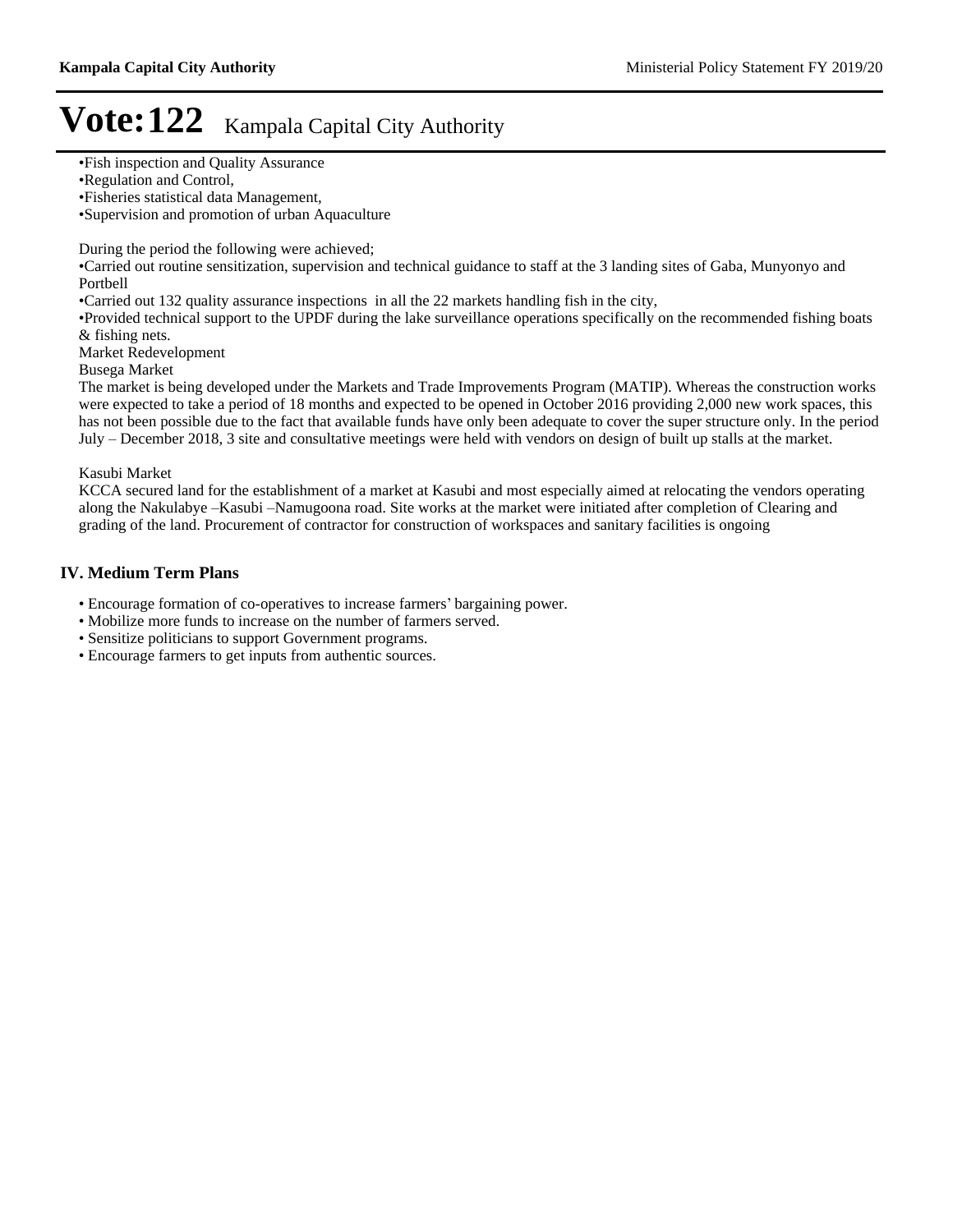### **V. Summary of Past Performance and Medium Term Budget Allocations**

**Table 5.1: Overview of Vote Expenditures (UShs Billion)**

|                                                      |                  |                    |               | 2018/19                                   |         | <b>MTEF Budget Projections</b> |         |         |         |
|------------------------------------------------------|------------------|--------------------|---------------|-------------------------------------------|---------|--------------------------------|---------|---------|---------|
|                                                      |                  | 2017/18<br>Outturn | <b>Budget</b> | <b>Approved Expenditure</b><br>by End Dec | 2019/20 | 2020/21                        | 2021/22 | 2022/23 | 2023/24 |
| <b>Recurrent</b>                                     | Wage             | 0.052              | 0.052         | 0.023                                     | 0.202   | 0.212                          | 0.222   | 0.234   | 0.245   |
|                                                      | Non Wage         | 0.077              | 0.322         | 0.022                                     | 0.652   | 0.750                          | 0.899   | 1.079   | 1.295   |
| Devt.                                                | GoU              | 6.196              | 6.284         | 0.626                                     | 6.334   | 7.601                          | 7.601   | 7.601   | 7.601   |
|                                                      | Ext. Fin.        | 0.000              | 0.000         | 0.000                                     | 0.000   | 0.000                          | 0.000   | 0.000   | 0.000   |
|                                                      | <b>GoU</b> Total | 6.325              | 6.659         | 0.671                                     | 7.188   | 8.563                          | 8.723   | 8.914   | 9.142   |
| <b>Total GoU+Ext Fin (MTEF)</b>                      |                  | 6.325              | 6.659         | 0.671                                     | 7.188   | 8.563                          | 8.723   | 8.914   | 9.142   |
| Arrears                                              |                  | 0.000              | 0.000         | 0.000                                     | 0.000   | 0.000                          | 0.000   | 0.000   | 0.000   |
| <b>Total Budget</b>                                  |                  | 6.325              | 6.659         | 0.671                                     | 7.188   | 8.563                          | 8.723   | 8.914   | 9.142   |
| <b>A.I.A Total</b>                                   |                  | 0.472              | 0.876         | 0.113                                     | 0.000   | 0.000                          | 0.000   | 0.000   | 0.000   |
| <b>Grand Total</b>                                   |                  | 6.797              | 7.535         | 0.784                                     | 7.188   | 8.563                          | 8.723   | 8.914   | 9.142   |
| <b>Total Vote Budget</b><br><b>Excluding Arrears</b> |                  | 6.797              | 7.535         | 0.784                                     | 7.188   | 8.563                          | 8.723   | 8.914   | 9.142   |

# **VI. Budget By Economic Clasification**

**Table V6.1 2018/19 and 2019/20 Budget Allocations by Item**

|                                        |       | 2018/19 Approved Budget |       |              |       | 2019/20 Draft Estimates |              |
|----------------------------------------|-------|-------------------------|-------|--------------|-------|-------------------------|--------------|
| <b>Billion Uganda Shillings</b>        | GoU   | Ext. Fin                | AIA   | <b>Total</b> | GoU   | Ext. Fin                | <b>Total</b> |
| <b>Output Class: Outputs Provided</b>  | 1.659 | 0.000                   | 0.876 | 2.535        | 7.188 | 0.000                   | 7.188        |
| 211 Wages and Salaries                 | 0.052 | 0.000                   | 0.170 | 0.222        | 0.379 | 0.000                   | 0.379        |
| 221 General Expenses                   | 0.000 | 0.000                   | 0.021 | 0.021        | 0.865 | 0.000                   | 0.865        |
| 223 Utility and Property Expenses      | 0.000 | 0.000                   | 0.083 | 0.083        | 0.083 | 0.000                   | 0.083        |
| 224 Supplies and Services              | 1.597 | 0.000                   | 0.192 | 1.789        | 5.622 | 0.000                   | 5.622        |
| 225 Professional Services              | 0.010 | 0.000                   | 0.000 | 0.010        | 0.060 | 0.000                   | 0.060        |
| 227 Travel and Transport               | 0.000 | 0.000                   | 0.000 | 0.000        | 0.120 | 0.000                   | 0.120        |
| 228 Maintenance                        | 0.000 | 0.000                   | 0.411 | 0.411        | 0.060 | 0.000                   | 0.060        |
| <b>Output Class: Capital Purchases</b> | 5.000 | 0.000                   | 0.000 | 5.000        | 0.000 | 0.000                   | 0.000        |
| 312 FIXED ASSETS                       | 5.000 | 0.000                   | 0.000 | 5.000        | 0.000 | 0.000                   | 0.000        |
| <b>Grand Total:</b>                    | 6.659 | 0.000                   | 0.876 | 7.535        | 7.188 | 0.000                   | 7.188        |
| <b>Total excluding Arrears</b>         | 6.659 | 0.000                   | 0.876 | 7.535        | 7.188 | 0.000                   | 7.188        |

### **VII. Budget By Programme And Subprogramme**

**Table V7.1: Past Expenditure Outturns and Medium Term Projections by Programme and SubProgramme**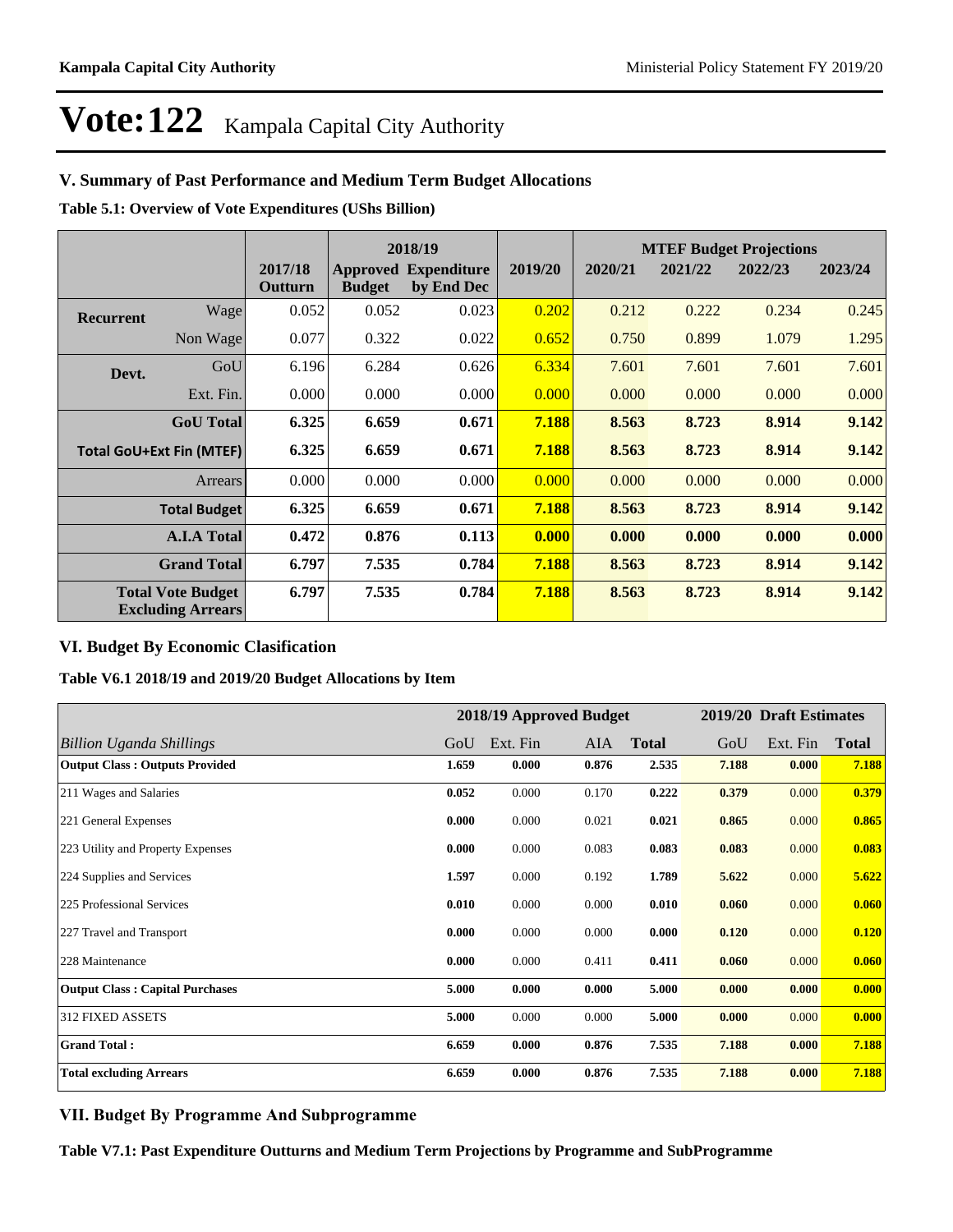| Billion Uganda shillings                              |                              | FY 2018/19                       |                                   |                                             | <b>Medium Term Projections</b> |         |         |         |
|-------------------------------------------------------|------------------------------|----------------------------------|-----------------------------------|---------------------------------------------|--------------------------------|---------|---------|---------|
|                                                       | <b>FY 2017/18</b><br>Outturn | <b>Approved</b><br><b>Budget</b> | <b>Spent By</b><br><b>End Dec</b> | 2019-20<br><b>Proposed</b><br><b>Budget</b> | 2020-21                        | 2021-22 | 2022-23 | 2023-24 |
| 05 Urban Commercial and Production<br><b>Services</b> | 6.797                        | 7.535                            | 0.784                             | 7.188                                       | 8.563                          | 8.723   | 8.914   | 9.142   |
| $0100$ NAADS                                          | 6.305                        | 6.745                            | 0.658                             | 6.334                                       | 7.601                          | 7.601   | 7.601   | 7.601   |
| 13 Urban Commercial and Production<br>Services        | 0.492                        | 0.789                            | 0.126                             | 0.854                                       | 0.961                          | 1.122   | 1.313   | 1.540   |
| <b>Total for the Vote</b>                             | 6.797                        | 7.535                            | 0.784                             | 7.188                                       | 8.563                          | 8.723   | 8.914   | 9.142   |
| <b>Total Excluding Arrears</b>                        | 6.797                        | 7.535                            | 0.784                             | 7.188                                       | 8.563                          | 8.723   | 8.914   | 9.142   |

### **VIII. Programme Performance and Medium Term Plans**

#### **Table V8.1: Programme Outcome and Outcome Indicators ( Only applicable for FY 2019/20)**

| <b>Programme:</b>                                                                                                                                                    | 05 Urban Commercial and Production Services                                    |                                                                                                   |                  |                            |            |            |  |  |
|----------------------------------------------------------------------------------------------------------------------------------------------------------------------|--------------------------------------------------------------------------------|---------------------------------------------------------------------------------------------------|------------------|----------------------------|------------|------------|--|--|
| <b>Programme Objective</b>                                                                                                                                           | household incomes.                                                             | To promote and support sustainable and market oriented agricultural production, food security and |                  |                            |            |            |  |  |
| <b>Responsible Officer:</b><br>Director Gender, Community Services and Production                                                                                    |                                                                                |                                                                                                   |                  |                            |            |            |  |  |
| <b>Programme Outcome:</b><br>Increased production and Productivity of urban farmers in order to boost agricultural output which in turn<br>lead to increased incomes |                                                                                |                                                                                                   |                  |                            |            |            |  |  |
|                                                                                                                                                                      | <b>Sector Outcomes contributed to by the Programme Outcome</b>                 |                                                                                                   |                  |                            |            |            |  |  |
|                                                                                                                                                                      | 1. Increased production and productivity of priority and strategic commodities |                                                                                                   |                  |                            |            |            |  |  |
|                                                                                                                                                                      |                                                                                |                                                                                                   |                  | <b>Performance Targets</b> |            |            |  |  |
|                                                                                                                                                                      | <b>Outcome Indicators</b>                                                      |                                                                                                   |                  | 2019/20                    | 2020/21    | 2021/22    |  |  |
|                                                                                                                                                                      |                                                                                | <b>Baseline</b>                                                                                   | <b>Base year</b> | <b>Target</b>              | Projection | Projection |  |  |
| • percentage change in quantity produced in a given period in relation to the past period                                                                            |                                                                                |                                                                                                   | 5<br>2019        | 4%                         | 7%         | 11%        |  |  |
| <b>SubProgramme: 0100 NAADS</b>                                                                                                                                      |                                                                                |                                                                                                   |                  |                            |            |            |  |  |
|                                                                                                                                                                      | <b>Output: 03 Market Access for Urban Agriculture</b>                          |                                                                                                   |                  |                            |            |            |  |  |
| Number of farmers supported with inputs and knowledge                                                                                                                |                                                                                |                                                                                                   |                  | 3,572                      | 3,594      | 3,600      |  |  |
| Number of small scale urban farmers introduced to new technologies                                                                                                   |                                                                                |                                                                                                   |                  | 1,750                      | 1,800      | 1,850      |  |  |
|                                                                                                                                                                      | <b>SubProgramme: 13 Urban Commercial and Production Services</b>               |                                                                                                   |                  |                            |            |            |  |  |
|                                                                                                                                                                      | <b>Output: 03 Market Access for Urban Agriculture</b>                          |                                                                                                   |                  |                            |            |            |  |  |
| Number of farmers supported with inputs and knowledge                                                                                                                |                                                                                |                                                                                                   |                  | 2,850                      | 2,900      | 2,950      |  |  |
| Number of small scale urban farmers introduced to new technologies                                                                                                   |                                                                                |                                                                                                   | 5,270            | 5,378                      | 5,423      |            |  |  |

### **IX. Major Capital Investments And Changes In Resource Allocation**

**Table 9.1: Major Capital Investment (Capital Purchases outputs over 0.5Billion)**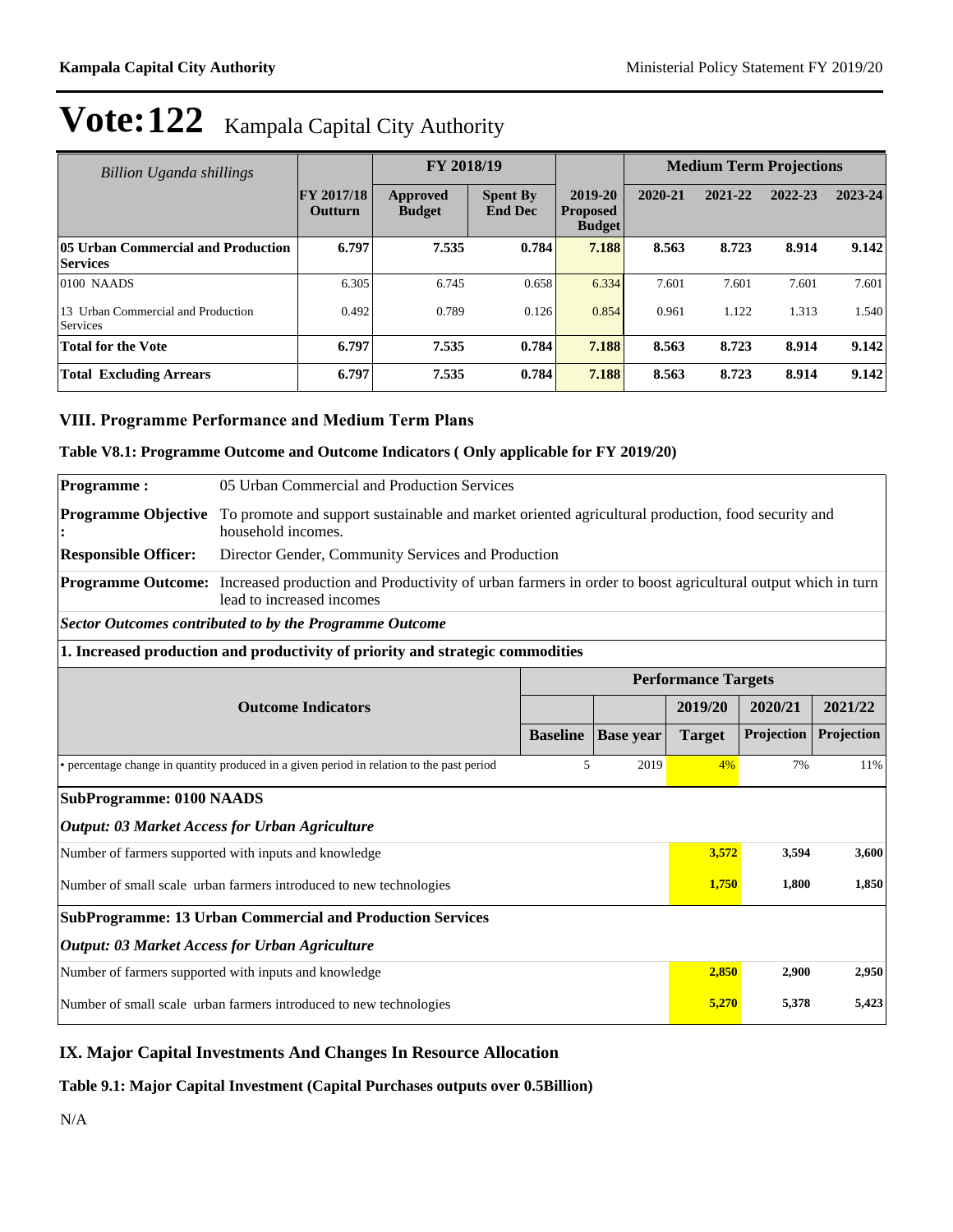### **X. Vote Challenges and Plans To Improve Performance**

#### **Vote Challenges**

- High cost of of inputs
- Low capacity of suppliers to deliver ordered amounts in set target
- $\cdot$  High expectation from farmers (Many apply and few are served due to limited budget)
- Inadequate transport for field activities.
- political intervention

#### **Plans to improve Vote Performance**

- Increase regulatory activities in the fisheries, urban agriculture and commercial sector.
- Increase Monitoring of programs
- Introduce new Farmer training approaches through model farmers.
- Engagement of subject matter specialist to support implementation of programs along value chain
- Increase extension outreach through innovative youth graduate placements at parish level.
- Expand capacity of Kyanja Resource center to provide support services and inputs.
- identifying and Engaging service providers along the Agricultural value chain.

### **XI Off Budget Support**

#### **Table 11.1 Off-Budget Support by Sub-Programme**

| <b>Billion Uganda Shillings</b>                                | 2018/19 Approved<br><b>Budget</b> | 2019/20 Draft<br><b>Estimates</b> |
|----------------------------------------------------------------|-----------------------------------|-----------------------------------|
| <b>Programme 0105 Urban Commercial and Production Services</b> | 0.00                              | 1.78                              |
| <b>Recurrent Budget Estimates</b>                              |                                   |                                   |
| 13 Urban Commercial and Production Services                    | 0.00                              | 1.78                              |
| $533-Netherlands$                                              | 0.00                              | 1.78                              |
| <b>Total for Vote</b>                                          | 0.00                              | 1.78                              |

#### **XII. Vote Cross Cutting Policy And Other Budgetary Issues**

#### **Table 12.1: Cross- Cutting Policy Issues**

| <b>Issue Type:</b>                  | Gender                                                                                                                                                                                                           |
|-------------------------------------|------------------------------------------------------------------------------------------------------------------------------------------------------------------------------------------------------------------|
| Objective:                          | To continues mapping and addressing issues relating to gender in all KCCA activities.                                                                                                                            |
| <b>Issue of Concern:</b>            | To create gender equitable agriculture framework in promoting urban farming and food security.                                                                                                                   |
| <b>Planned Interventions:</b>       | Promote urban farming and food security practices in Kampala City                                                                                                                                                |
| <b>Budget Allocation (Billion):</b> | 5.000                                                                                                                                                                                                            |
| <b>Performance Indicators:</b>      | Train and equip 2000 families in the city with commercial agriculture techniques.<br>Establish demonstration farms.<br>Establish agriculture extension services.<br>Support Communities with agriculture inputs. |

#### **XIII. Personnel Information**